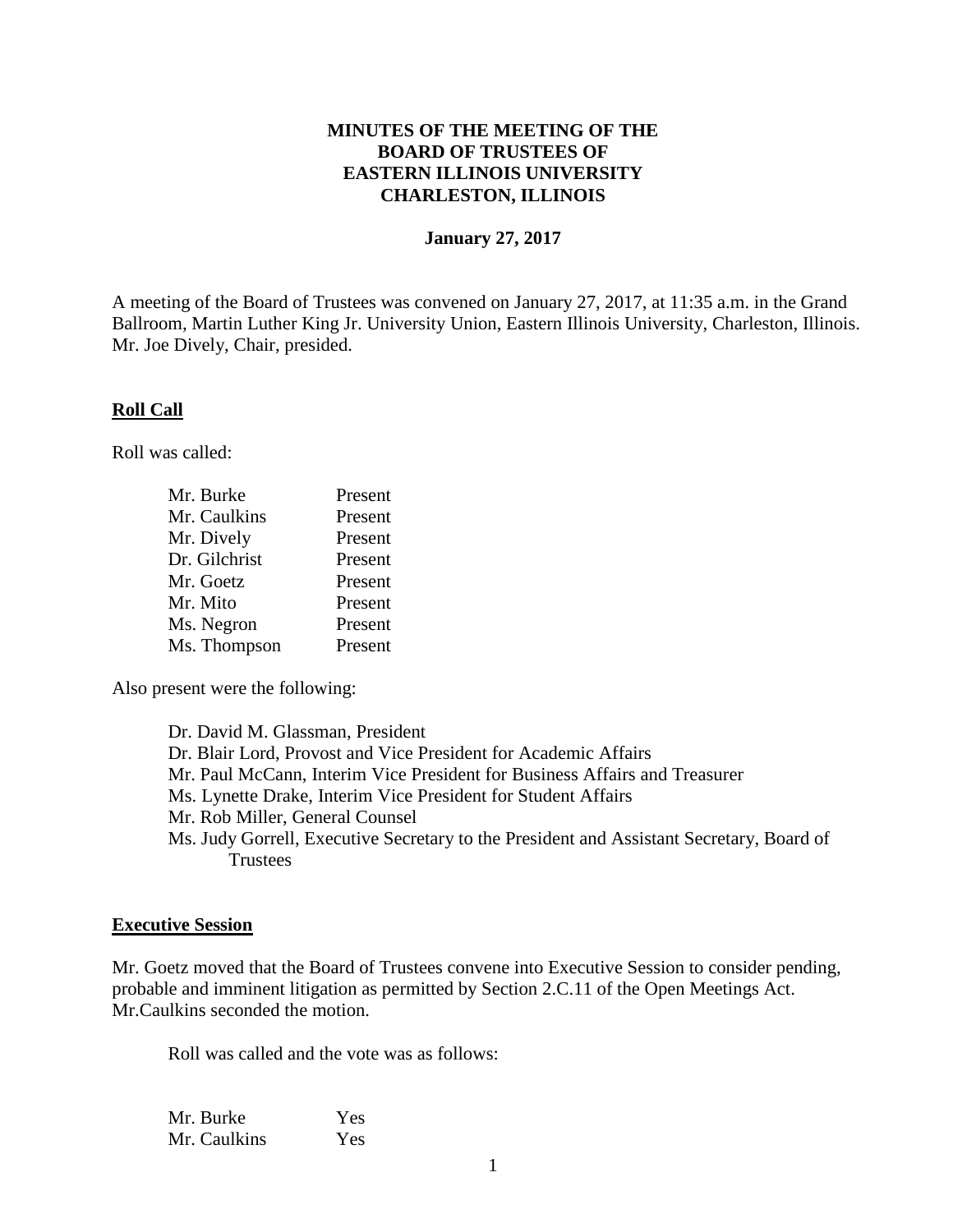| Dr. Gilchrist | Yes |
|---------------|-----|
| Mr. Goetz     | Yes |
| Mr. Mito      | Yes |
| Ms. Negron    | Yes |
| Mr. Thompson  | Yes |
| Mr. Dively    | Yes |
|               |     |

Motion carried.

Mr. Goetz moved to return to Open Session. Ms. Negron seconded the motion.

Roll was called and the vote was as follows:

| Mr. Burke     | Yes |
|---------------|-----|
| Mr. Caulkins  | Yes |
| Dr. Gilchrist | Yes |
| Mr. Goetz     | Yes |
| Mr. Mito      | Yes |
| Ms. Negron    | Yes |
| Mr. Thompson  | Yes |
| Mr. Dively    | Yes |
|               |     |

Motion carried.

## **Information Items**

## **Report from Board Chair**

Mr. Dively introduced our new Trustee, Mr. Phillip "PJ" Thompson from Belleville, who was recently appointed to the Board.

## **Committee Reports**

Executive/Planning Committee – Chair Dively introduced Mr. Josh Norman, the new Associate Vice President for Enrollment Management. Mr. Thompson, our new trustee told the Committee a little bit about his background and his career path to this time. The Committee discussed several items such as the Trustee Committee Assignments, A Vitalization Project Update, and a discussion of the recommendation for Mr. Ross McCullough as an Honorary Degree recipient.

Board Relations Committee – A University Advancement Report was given in the Executive/Planning Committee.

Finance/Audit Committee – Ms. Leigh Moon discussed the Quality Assurance Report from the State Auditor. There was also followup discussion about risk assessment. Mr. McCann provided a report on the FY 17 budget.

Board Regulations – No report.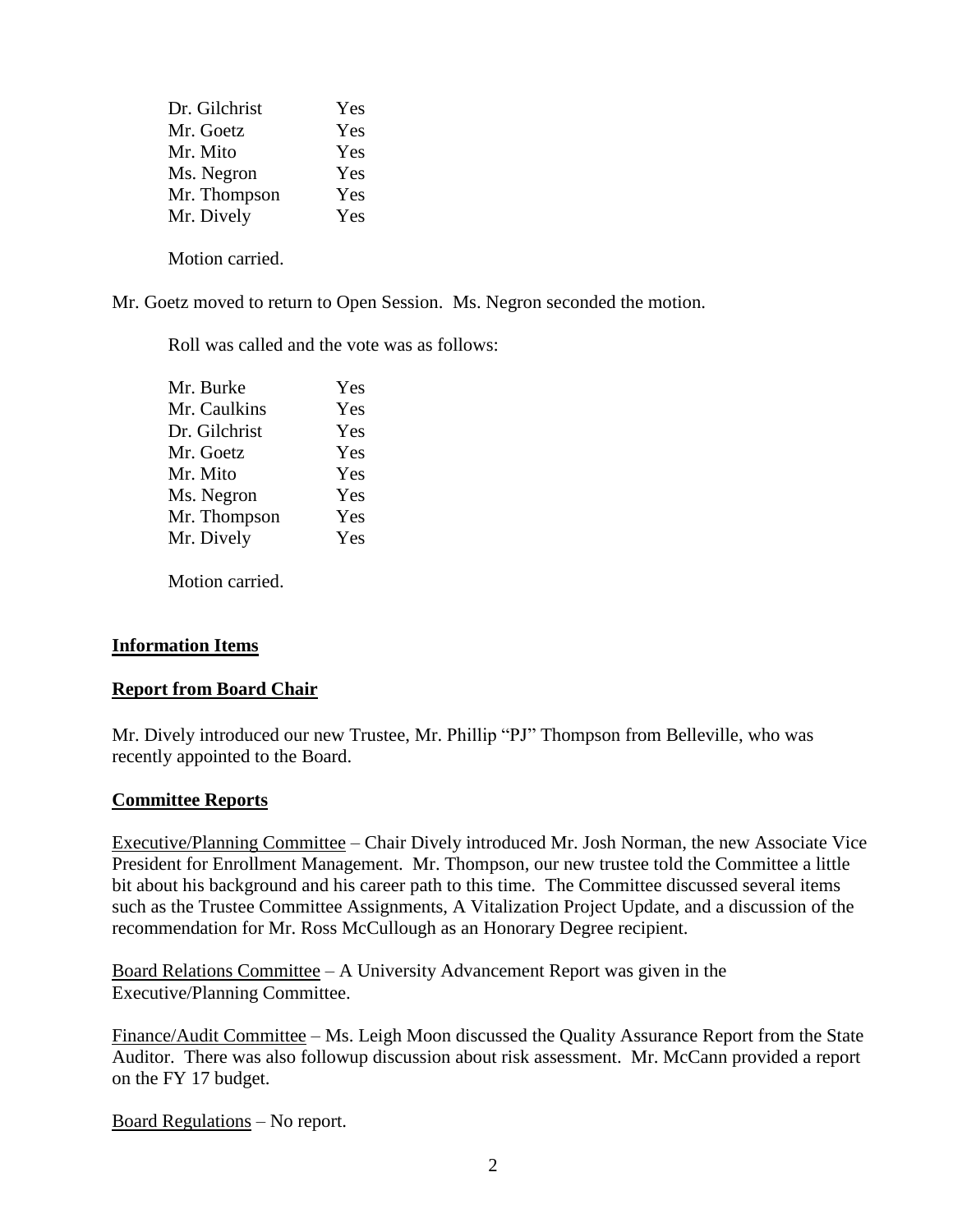Academic and Student Affairs Committee – The Committee heard a report from the AVP for Enrollment Management, a report on the academic program initiatives, the Housing Room and Board rate recommendations for FY 18, Grant-in-aid Fee Recommendations, and an update on campus programs and activities.

# **Action Items**

1. Mr. Burke moved to approve the minutes of the Board Meeting on November 18, 2016. Ms. Negron seconded the motion.

Roll was called and the vote was as follows:

| Yes |
|-----|
| Yes |
| Yes |
| Yes |
| Yes |
| Yes |
| Yes |
|     |

Motion carried.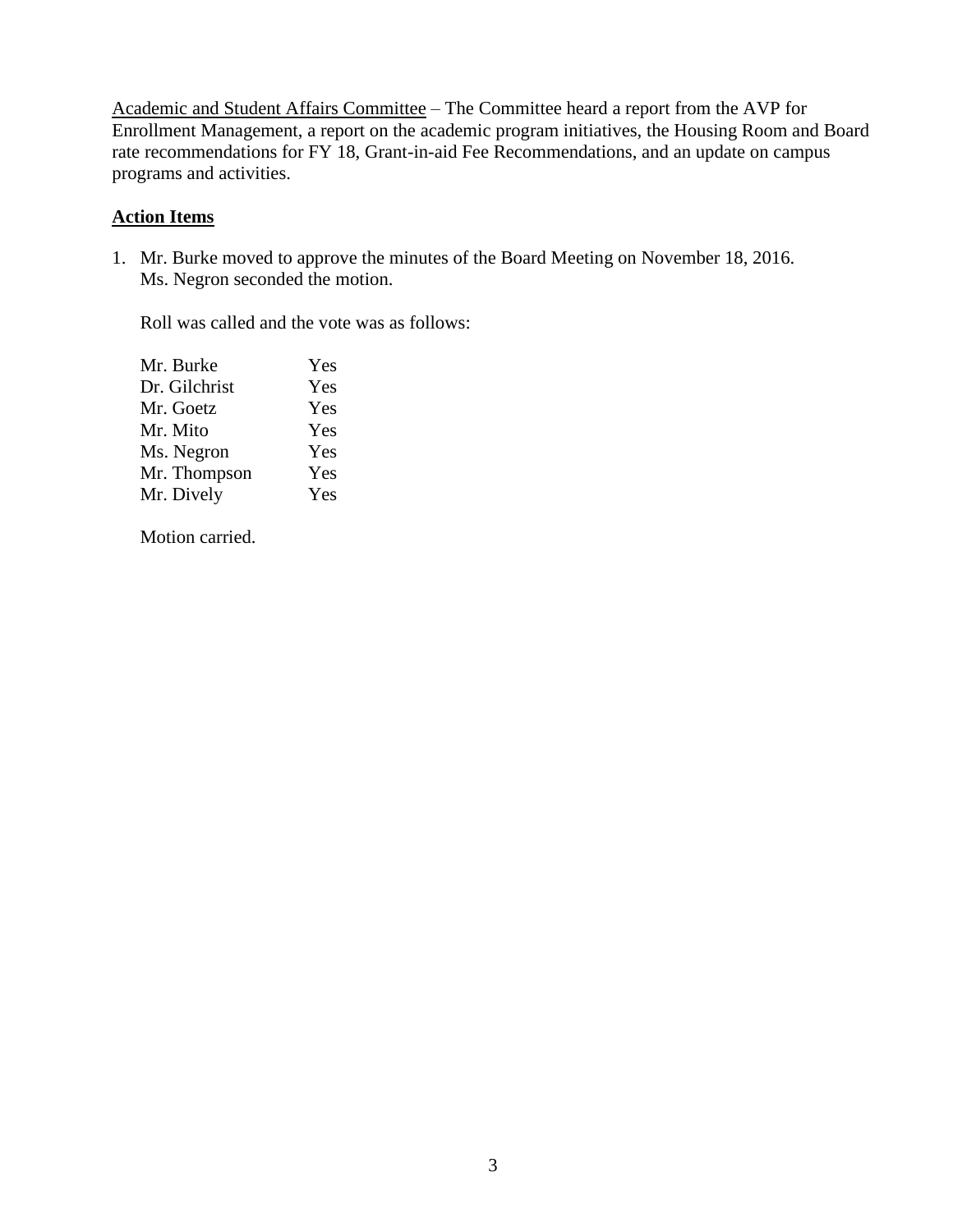2. Mr.Goetz moved to approve the room and board rates for FY18 that include a 2% increase. Ms. Negron seconded the motion.

#### **Housing Rates**

**RESIDENCE HALLS & GREEK COURT- 2017-2018 Academic Year Rates (Effective Fall Semester 2017) Per semester rate based on double occupancy**

|                                                                                                                                     | <b>CURRENT</b> | <b>INCREASE</b> | <b>PROPOSED</b> |                         |
|-------------------------------------------------------------------------------------------------------------------------------------|----------------|-----------------|-----------------|-------------------------|
| 7 Meal Plan Option<br>7 Dining Center Meals per Week plus<br>\$200 Dining Dollars per Semester plus<br>2 Bonus Meals per Semester   | \$4,233        | \$84            | \$4,317         | (Rm \$3,022/Bd \$1,295) |
| 10 Meal Plan Option<br>10 Dining Center Meals per Week plus<br>\$60 Dining Dollars per Semester plus<br>3 Bonus Meals per Semester  | \$4.422        | \$88            | \$4,510         | (Rm \$3,022/Bd \$1,488) |
| 12 Meal Plan Option<br>12 Dining Center Meals per Week plus<br>\$100 Dining Dollars per Semester plus<br>4 Bonus Meals per Semester | \$4,588        | \$92            | \$4,680         | (Rm \$3,022/Bd \$1,658) |
| 15 Meal Plan Option<br>15 Dining Center Meals per Week plus<br>\$140 Dining Dollars per Semester plus<br>5 Bonus Meals per Semester | \$4,773        | \$95            | \$4,868         | (Rm \$3,022/Bd \$1,846) |

The Meal Plan Option permits each student with a board plan to use a specified number of Dining Dollars for any of the following: 1) Purchases at the Food Court within the University Union; 2) Purchases at our residence hall convenience centers; 3) Purchases at Panther Pantry and Java B&B in the University Union; 4) Meals for a guest in any Dining Center when accompanied by the student; 5) Additional meals for the student in any Dining Center. Bonus Meals allows the plan holder to use those meals for a guest or for themselves if they run out of meals.

| <b>Adjusted Usage Charges</b>        | <b>CURRENT</b> | <b>INCREASE</b> | <b>PROPOSED</b> |
|--------------------------------------|----------------|-----------------|-----------------|
| Double Room as Single (per Semester) | \$850          | \$0             | \$850           |
| Triple Room as Double (per Semester) | \$450          | \$0             | \$450           |
| Summer Room and Board (2% increase)  | <b>CURRENT</b> | <b>INCREASE</b> | <b>PROPOSED</b> |
| 2018 Summer - 4 week - Single Room   | \$982          | \$20            | \$1,002         |
| 2018 Summer - 4 week - Double Room   | \$785          | \$16            | \$801           |
| 2018 Summer - 6 week - Single Room   | \$1,473        | \$29            | \$1,502         |
| 2018 Summer - 6 week - Double Room   | \$1.177        | \$24            | \$1,201         |
| 2018 Summer - 8 week - Single Room   | \$1,965        | \$39            | \$2,004         |
| 2018 Summer - 8 week - Double Room   | \$1,568        | \$31            | \$1,599         |

NOTE: 12 Meal Plan Option is the only option offered during Summer Sessions

#### **UNIVERSITY APARTMENTS (Monthly rates will be effective August 15, 2017)**

| 9.5 MONTHS:                 | <b>CURRENT</b> | <b>INCREASE</b> | <b>PROPOSED</b> |
|-----------------------------|----------------|-----------------|-----------------|
| 1 1/2 Room Apartment        | \$4.634        | \$0             | \$4,634         |
| 2 Room Apartment            | \$4,876        | \$0             | \$4,876         |
| <b>Efficiency Apartment</b> | \$4.338        | \$0             | \$4,338         |
| <b>PER MONTH:</b>           |                |                 |                 |
| 1 1/2 Room Apartment        | \$488          | \$0             | \$488           |
| 2 Room Apartment            | \$513          | \$0             | \$513           |
| <b>Efficiency Apartment</b> | \$457          | \$0             | \$457           |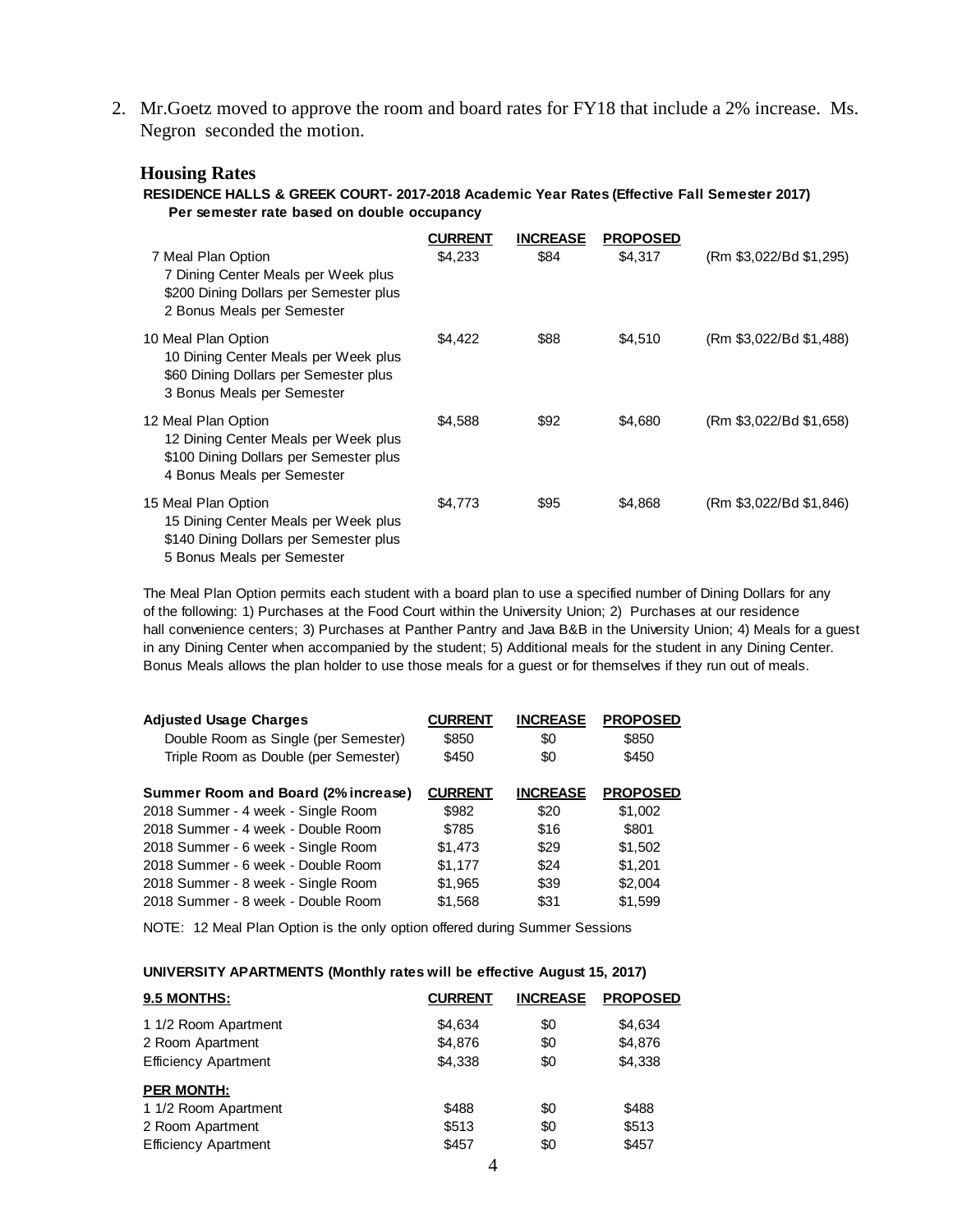## **UNIVERSITY COURT - 2017-2018 Academic Year Rates (Effective August 1, 2017) Per resident, per semester, based on double occupancy**

|                                          | <b>CURRENT</b> | <b>INCREASE</b> | <b>PROPOSED</b> |
|------------------------------------------|----------------|-----------------|-----------------|
| 2 Bedroom, 1 Bath, No Balcony            | \$2,598        | \$0             | \$2,598         |
| 2 Bedroom, 1 Bath, Balcony               | \$2,756        | \$0             | \$2,756         |
| 2 Bedroom, 1 1/2 Bath, No Balcony        | \$2,795        | \$0             | \$2,795         |
| 2 Bedroom, 1 1/2 Bath, Balcony           | \$2,895        | \$0             | \$2,895         |
| 1 Bedroom, 1 Bath, No Balcony            | \$3,002        | \$0             | \$3,002         |
| Studio                                   | \$2,460        | \$0             | \$2,460         |
| 3 Bedroom, 1 Bath                        | \$3,290        | \$0             | \$3,290         |
| <b>Fall 2016 Semester Only Contracts</b> |                |                 |                 |
| 2 Bedroom, 1 Bath, No Balcony            | \$2,858        | \$0             | \$2,858         |
| 2 Bedroom, 1 Bath, Balcony               | \$3,032        | \$0             | \$3,032         |
| 2 Bedroom, 1 1/2 Bath, No Balcony        | \$3,074        | \$0             | \$3,074         |
| 2 Bedroom, 1 1/2 Bath, Balcony           | \$3,184        | \$0             | \$3,184         |
| 1 Bedroom, 1 Bath, No Balcony            | \$3,302        | \$0             | \$3,302         |
| Studio                                   | \$2,706        | \$0             | \$2,706         |
| 3 Bedroom, 1 Bath                        | \$3,618        | \$0             | \$3,618         |
| Summer 2017 (Effective May 2018)         |                |                 |                 |
| <b>Monthly Rate</b>                      |                |                 |                 |
| 2 Bedroom, 1 Bath, No Balcony            | \$490          | \$0             | \$490           |
| 2 Bedroom, 1 Bath, Balcony               | \$523          | \$0             | \$523           |
| 2 Bedroom, 1 1/2 Bath, No Balcony        | \$518          | \$0             | \$518           |
| 2 Bedroom, 1 1/2 Bath, Balcony           | \$538          | \$0             | \$538           |
| 1 Bedroom, 1 Bath, No Balcony            | \$490          | \$0             | \$490           |
| Studio                                   | \$491          | \$0             | \$491           |
| 3 Bedroom, 1 Bath                        | \$550          | \$0             | \$550           |
| <b>Adjusted Usage Charges</b>            | <b>CURRENT</b> | <b>INCREASE</b> | <b>PROPOSED</b> |
| Two Bedroom Apartment as Single          | \$850          | \$0             | \$850           |

Roll was called and the vote was as follows:

| Mr. Burke     | Yes |
|---------------|-----|
| Dr. Gilchrist | Yes |
| Mr. Goetz     | Yes |
| Mr. Mito      | Yes |
| Ms. Negron    | Yes |
| Mr. Thompson  | Yes |
| Mr. Dively    | Yes |

Motion carried.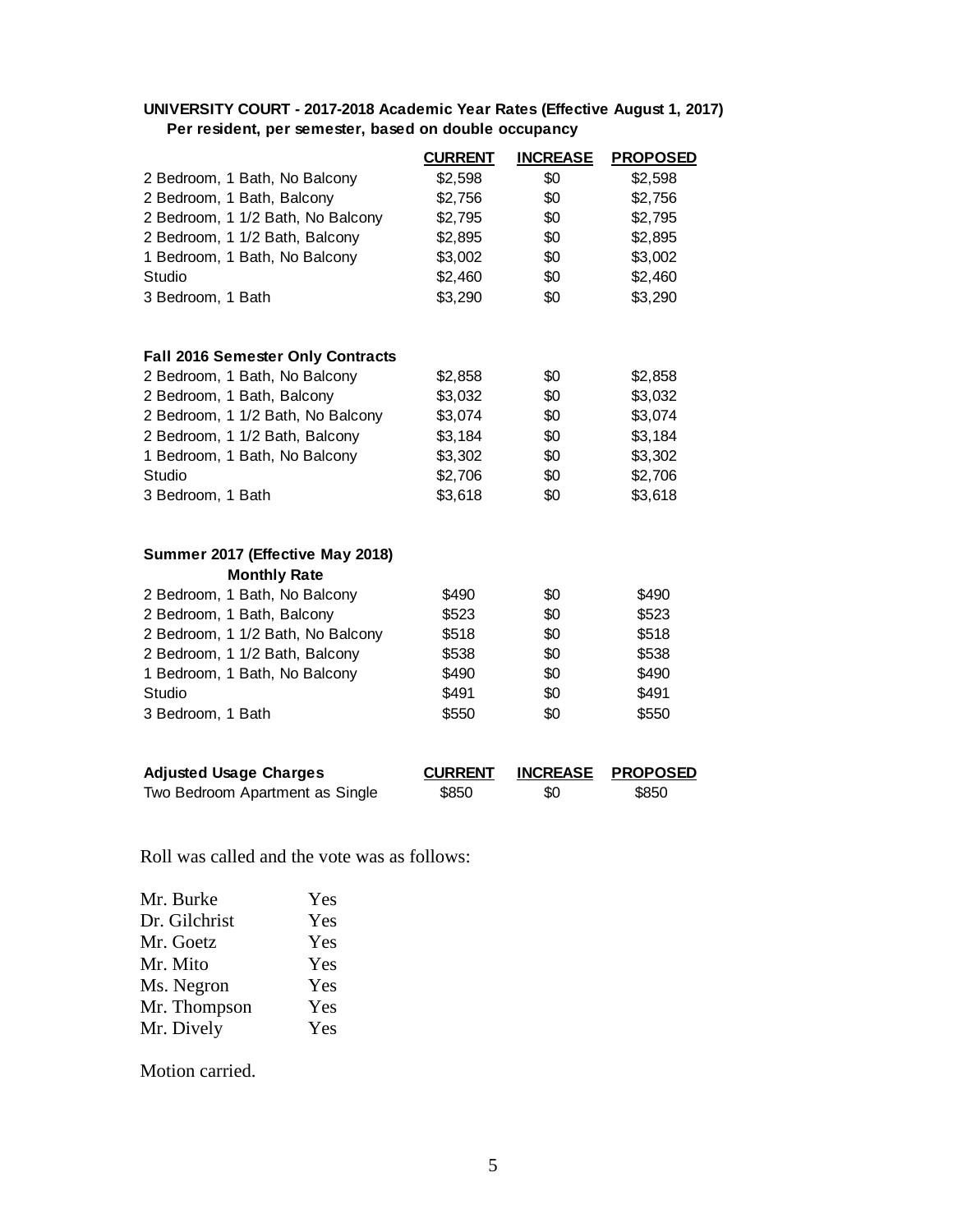3. Mr. Burke moved to approve the Grant-in-Aid fee increase. In 1982, the Board of Governors approved the indexing of the Grant-in-Aid fee equal to the increase in the approved room and board rates. For FY18, a rate of 2% is applied to the Grant-in-Aid fee. Mr. Goetz seconded the motion.

Roll was called and the vote was as follows:

| Mr. Burke     | Yes |
|---------------|-----|
| Dr. Gilchrist | Yes |
| Mr. Goetz     | Yes |
| Mr. Mito      | Yes |
| Ms. Negron    | Yes |
| Mr. Thompson  | Yes |
| Mr. Dively    | Yes |
|               |     |

Motion carried.

4. Ms. Negron moved to approve the awarding of an Honorary Degree to Ross McCullough. Mr. McCullough has a long and distinguished career with UPS. He has been a loyal alumnus and has maintained connection with EIU through service to his home department, served ten years as a member and former Vice-chairman of the School of Technology Advisory Board. Mr. McCullough maintains significant financial contributions to EIU. Dr. Gilchrist seconded the motion.

Roll was called and the vote was as follows:

| Mr. Burke     | Yes |
|---------------|-----|
| Dr. Gilchrist | Yes |
| Mr. Goetz     | Yes |
| Mr. Mito      | Yes |
| Ms. Negron    | Yes |
| Mr. Thompson  | Yes |
| Mr. Dively    | Yes |
|               |     |

Motion carried.

5. Mr. Thompson moved to approve the revision to the Board Regulations. The proposed revision is in Section V.J.11. Tuition Rates for International Students in Approved International Partnership Agreements. (new) International students who enroll at the University pursuant to an approved partnership agreement will be assessed tuition at a rate determined by the President. Mr. Burke seconded the motion.

Roll was called and the vote was as follows:

| Mr. Burke     | Yes        |
|---------------|------------|
| Dr. Gilchrist | Yes        |
| Mr. Goetz     | <b>Yes</b> |
| Mr. Mito      | Yes        |
| Ms. Negron    | <b>Yes</b> |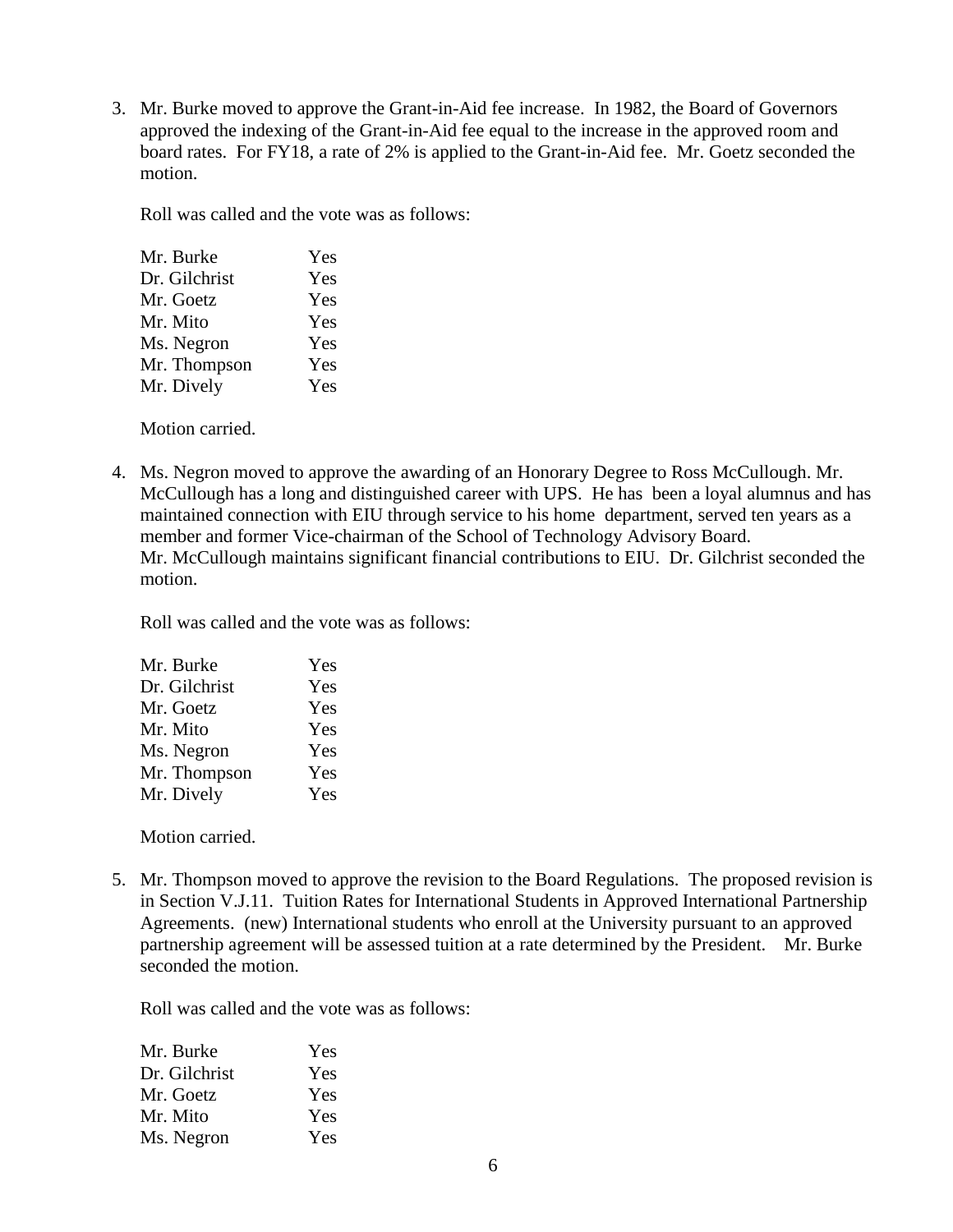| Mr. Thompson | Yes |
|--------------|-----|
| Mr. Dively   | Yes |

Motion carried.

6. Ms. Negron moved to approve the purchase of Microsoft Enterprise Licensing at a cost of \$291,000.00 over three years, and the vendor is CDWG, Vernon Hills, IL (through the E  $& 1$ Cloud Services Contract – a purchasing consortium approved by the Chief Procurement Officer). There were no BEP goals set for this purchase. The source of funds is Appropriated. Mr. Burke seconded the motion.

Roll was called and the vote was as follows:

| Mr. Burke     | Yes |
|---------------|-----|
| Dr. Gilchrist | Yes |
| Mr. Goetz     | Yes |
| Mr. Mito      | Yes |
| Ms. Negron    | Yes |
| Mr. Thompson  | Yes |
| Mr. Dively    | Yes |
|               |     |

Motion carried.

7. Mr. Thompson moved to approve the purchase of Trash Collection and Disposal Services at a cost not to exceed \$1,327,220.00 from Advanced Disposal Services Solid Waste Midwest , LLC, Charleston, IL. This is a two-year contract and includes all equipment, labor and materials for trash collection and disposal services for the perior July 1, 2017 through June 30, 2019, with the option to renew for four (4) additional two-year periods. BEP: There are no BEP vendors in our area providing trash removal and disposal services. The source of funds is Appropriated and Local Funds. Mr. Goetz seconded the motion.

Roll was called and the vote was as follows:

| Mr. Burke     | Yes |
|---------------|-----|
| Dr. Gilchrist | Yes |
| Mr. Goetz     | Yes |
| Mr. Mito      | Yes |
| Ms. Negron    | Yes |
| Mr. Thompson  | Yes |
| Mr. Dively    | Yes |

Motion carried.

8. Mr. Mito moved to approve the purchase of Marketing Services at a cost not to exceed \$500,000.00 in the first year. Approval is requested to enter into a contract with the awarded provider for oversight and management of traditional media planning and placement for TV, radio, print, digital, outdoor and sponsorship opportunities, as well as consultation. The term of this contract will be February 1, 2017 through June 30, 2018 with the option to renew for five (5)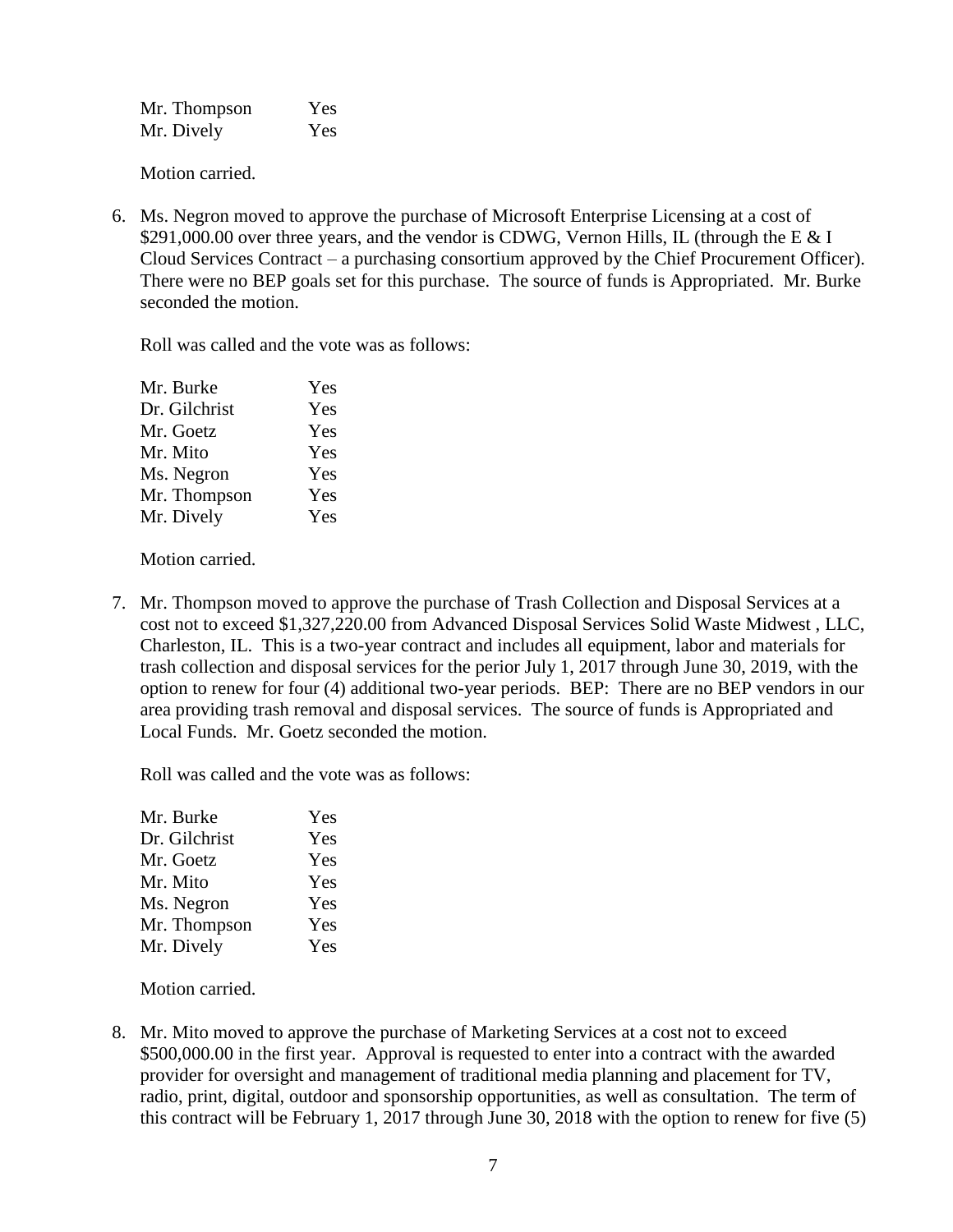additional one-year periods. There were no BEP goals set for this project. The source of funds is Appropriated.

Roll was called and the vote was as follows:

| Mr. Burke     | Yes |
|---------------|-----|
| Dr. Gilchrist | Yes |
| Mr. Goetz     | Yes |
| Mr. Mito      | Yes |
| Ms. Negron    | Yes |
| Mr. Thompson  | Yes |
| Mr. Dively    | Yes |

Motion carried.

9. In accordance with Board bylaws, Mr. Goetz nominated all trustees to serve on the following committees: Board Relations, Finance/Audit, and Academic and Student Affairs. Ms. Negron seconded the motion.

Roll was called and the vote was as follows:

| Mr. Burke     | Yes |
|---------------|-----|
| Dr. Gilchrist | Yes |
| Mr. Goetz     | Yes |
| Mr. Mito      | Yes |
| Ms. Negron    | Yes |
| Mr. Thompson  | Yes |
| Mr. Dively    | Yes |

Motion carried.

10. Mr. Goetz moved to approve the New Program Request: B.A. in Criminology and Criminal Justice. This program is being proposed by the Department of Sociology and Anthropology and extends an existing minor in Criminology. The Departments of Political Science and Philosophy will also contribute upper division coursework to the required classes. The degree also has a collaborative contribution from a partnering community college, specifically Lake Land College.

Roll was called and the vote was as follows:

| Mr. Burke     | Yes |
|---------------|-----|
| Dr. Gilchrist | Yes |
| Mr. Goetz     | Yes |
| Mr. Mito      | Yes |
| Ms. Negron    | Yes |
| Mr. Thompson  | Yes |
| Mr. Dively    | Yes |
|               |     |

Motion carried.